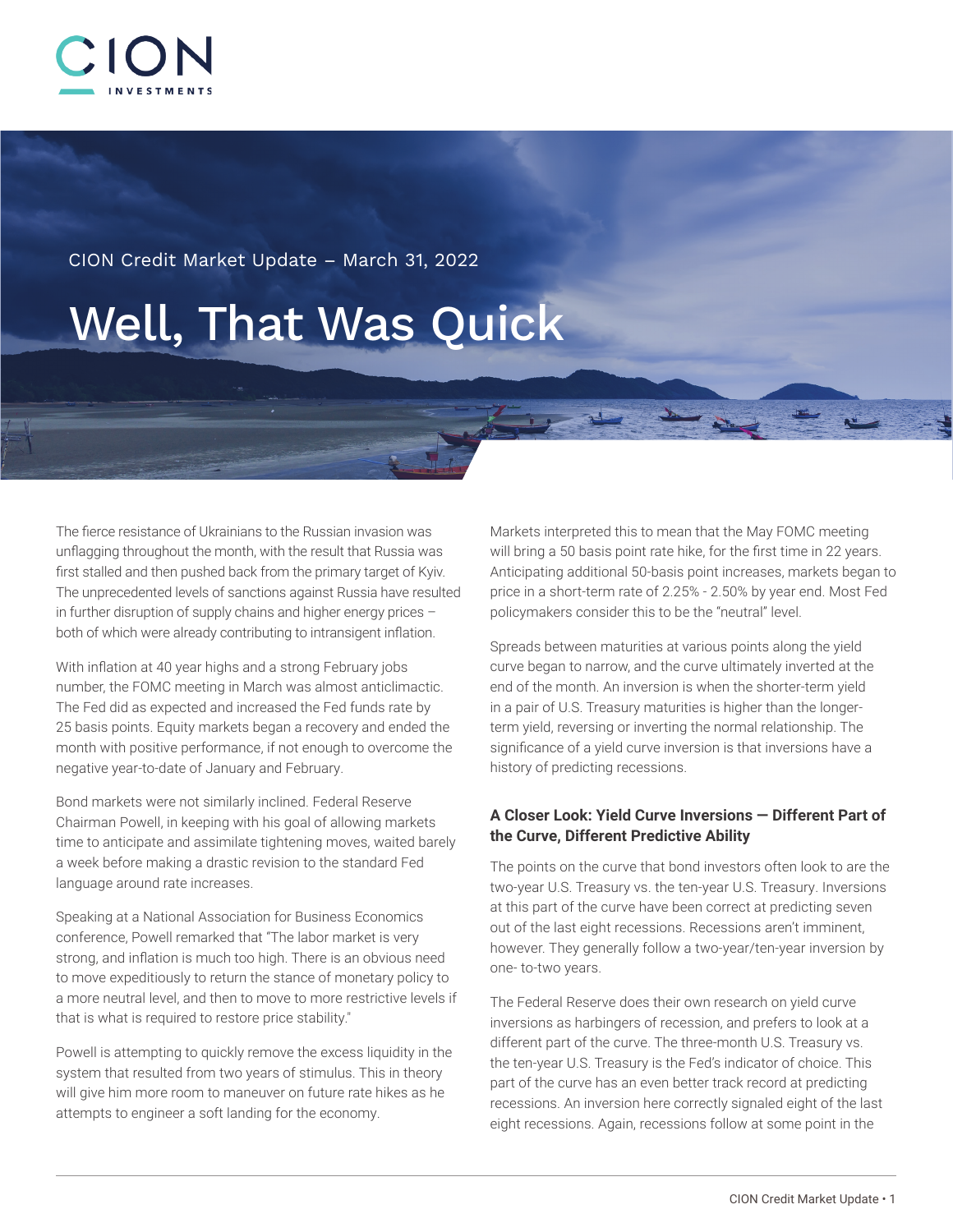next one-to-two years, usually averaging about 17 months away from the inversion.

There is another wrinkle this time: The Fed's balance sheet. The Federal Reserve is holding close to \$8.5 trillion in U.S. Treasury and agency and mortgage-backed securities. It began purchasing them at the beginning of the pandemic in a very successful effort to pump liquidity into the system.

This is called quantitative easing, and the effect of the Fed purchasing these securities was to keep prices up, which lowered yields as bond prices and yields move inversely. Without this Fed action, the yield on the 10-year U.S. Treasury would likely be much higher than it is now. This would mean the curve is not inverted. The Fed has indicated its intention to begin "quantitative tightening" by reducing these assets in the near term.

#### Performance Among Credit Indices

|                                                                       | <b>MTD</b><br>$(2/28/2022 -$<br>3/31/2022 | <b>YTD</b><br>(as of 3/31/2022) | TRAILING 1 YEAR<br>$(2/28/2022 -$<br>3/31/2022 |
|-----------------------------------------------------------------------|-------------------------------------------|---------------------------------|------------------------------------------------|
| Credit Suisse Leveraged Loan Total Return Index<br>(CSLLLTOT)         | $-0.04%$                                  | $-0.10%$                        | 3.22%                                          |
| Bloomberg US Corporate High Yield Total Return<br>Index<br>(LF98TRUU) | $-1.15%$                                  | $-4.84%$                        | $-0.66%$                                       |
| Bloomberg US Aggregate Total Return Index<br>(LBUSTRUU)               | $-2.78%$                                  | $-5.93%$                        | $-4.15%$                                       |
| Bloomberg Municipal Bond Index<br>(LMBITR)                            | $-3.24%$                                  | $-6.23%$                        | $-4.47%$                                       |
| Palmer Square CLO Debt Index<br>(CLODI)                               | 0.34%                                     | $-0.40%$                        | 2.81%                                          |

*Source: Bloomberg as of 4/4/2022*

### Chart Spotlight: The 60/40 Portfolio is Struggling

A portfolio comprising 60% S&P 500 and 40% Treasurys suffered a return of -6.2% as high inflation, geopolitical uncertainty and rate increases proved difficult to overcome. The allocation is usually viewed as balanced, but the returns in the first quarter are undermining the risk/return trade-off.



#### Return of a 60/40 portfolio from January 2008 through March 31, 2022

*Source: FactSet, Neil Irwin, Axios Visuals S&P500 return represented by an ETF tracking the S&P500 index; Treasury return represented by an ETF containing long-term Treasurys.*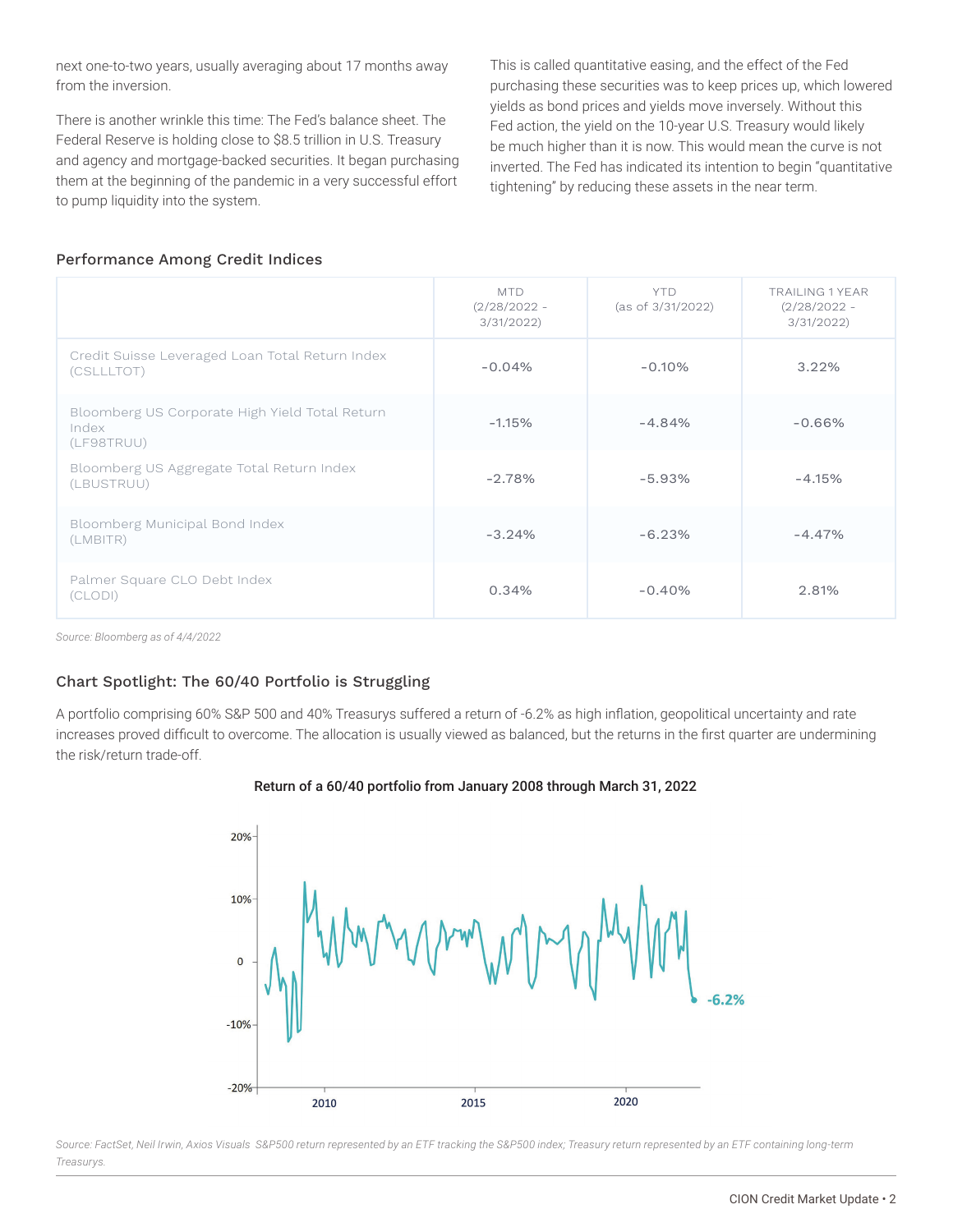## Credit Asset Classes

| <b>Private Credit</b>                                                                                                                                                                                                                                                                                                                                                                                                                                                                                                                                                                                                                | <b>Structured Credit</b>                                                                                                                                                                                                                                                                                                                                                                                                                                                                                                                                                                                                                                                                                                                                                                                                                                                                                                                                                                                 | High Yield                                                                                                                                                                                                                                                                                                                                                                                                                                                                                                                                                                                                                                   |
|--------------------------------------------------------------------------------------------------------------------------------------------------------------------------------------------------------------------------------------------------------------------------------------------------------------------------------------------------------------------------------------------------------------------------------------------------------------------------------------------------------------------------------------------------------------------------------------------------------------------------------------|----------------------------------------------------------------------------------------------------------------------------------------------------------------------------------------------------------------------------------------------------------------------------------------------------------------------------------------------------------------------------------------------------------------------------------------------------------------------------------------------------------------------------------------------------------------------------------------------------------------------------------------------------------------------------------------------------------------------------------------------------------------------------------------------------------------------------------------------------------------------------------------------------------------------------------------------------------------------------------------------------------|----------------------------------------------------------------------------------------------------------------------------------------------------------------------------------------------------------------------------------------------------------------------------------------------------------------------------------------------------------------------------------------------------------------------------------------------------------------------------------------------------------------------------------------------------------------------------------------------------------------------------------------------|
| McKinsey & Company recently published a<br>Global Private Markets Review that included<br>an assessment of private debt. "Fundraising<br>growth continued in private debt, the only<br>private asset class to grow fundraising<br>every year since 2011, including through<br>the pandemic. This cyclical resilience is<br>partially driven by the diversity of private<br>debt substrategies: when one zigs, another<br>usually zags. Over the longer term, growth<br>has been driven by a dramatic expansion<br>in direct lending strategies, which have<br>accounted for 73 percent of fundraising<br>growth in the last decade." | S&P Global reports that the lagging indicator<br>of the leveraged loan market's default rate<br>shrunk further toward its all-time low in<br>February. With no new bankruptcy filings<br>or payment misses among S&P/LSTA<br>Leveraged Loan Index loans during the<br>previous three months, the rate sits at a<br>10-year low of 0.19% by principal amount<br>and is just 4 basis points above the 2007 low<br>watermark of 0.15%.<br>For 1Q 2022, while overshadowed by more-<br>recent global events, the leveraged loan<br>primary market started the new year hot,<br>with \$72.7 billion of supply in the first month<br>alone, the second-busiest January on record,<br>according to LCD. That represents 67% of<br>the first quarter's total institutional volume<br>of \$108.5 billion (as of March 21). Fervent<br>demand by investors with heaps of cash to<br>put to work led to deal oversubscriptions, and<br>pricing terms that were generally at or tight<br>of talk during this period. | The U.S. High Yield market dropped -0.92% in<br>March, bringing YTD performance to -4.50%,<br>as measured by the ICE BofA US High Yield<br>Constrained Index.<br>High yield spreads tightened by 34 bps on<br>the month, falling to 344 bps. The market's<br>negative return was driven by higher<br>government bond yields, with the 5-year US<br>Treasury yield rising by an eye-popping 74<br>bps in March, while the 10-year yield was up<br>51 bps.<br>In this environment, higher quality, more<br>interest rate sensitive bonds lagged, with BB-<br>rated bonds losing -1.1%, vs. a -0.5% decline<br>for Bs and a -1.0% drop in CCCs. |

### Other Related Asset Classes

| <b>Treasuries</b>                                                                                                                                                                                                                                                                                                                                                                                                                                                    | <b>Investment Grade Corporates</b>                                                                                                                                                                                                                                                       | Municipals                                                                                                                                                                                                                                                                                                                                                                                                           |
|----------------------------------------------------------------------------------------------------------------------------------------------------------------------------------------------------------------------------------------------------------------------------------------------------------------------------------------------------------------------------------------------------------------------------------------------------------------------|------------------------------------------------------------------------------------------------------------------------------------------------------------------------------------------------------------------------------------------------------------------------------------------|----------------------------------------------------------------------------------------------------------------------------------------------------------------------------------------------------------------------------------------------------------------------------------------------------------------------------------------------------------------------------------------------------------------------|
| The benchmark ten-year U.S. Treasury bond<br>yield closed at 2.34% (after reaching 2.55%),<br>up from last month's 1.85%. The 30-year U.S.<br>Treasury Bond closed at 2.45%, up from last<br>month's 2.19%.<br>Two- and ten-year Treasury yields inverted<br>as the shorter end of the curve reacted to a<br>25 bps rate increase in March and Powell's<br>subsequent language on potential 50 bps<br>increases going forward, if necessary to<br>control inflation. | Corporate bonds suffered a negative (-1.02%)<br>return in February.<br>Corporate spreads widened 16 bps in<br>February, bringing year-to-date spread<br>widening to 30 basis points.<br>Outflows from the asset class were lighter<br>than the previous two months, at \$482<br>million. | Municipal bonds as represented by the<br>Bloomberg Municipal Index returned -3.24%<br>in March and had a year-to-date return of<br>-6.23% for the first quarter.<br>While bond yields across the spectrum<br>rose on the Fed's revised, more aggressive<br>positioning, due to the inefficiency of the<br>municipal market, yield increases were not<br>as steep. Municipals remain attractive versus<br>Treasuries. |